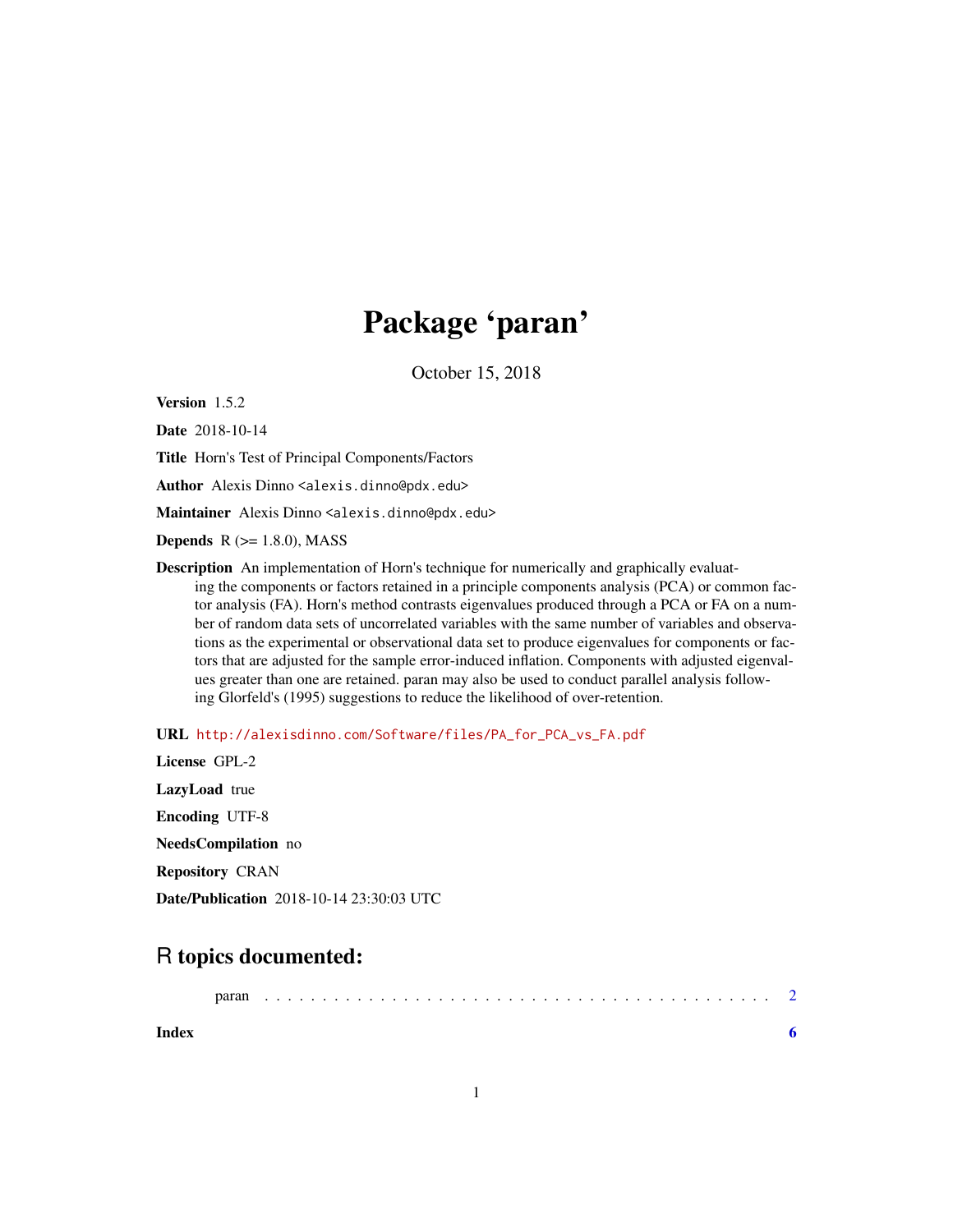#### <span id="page-1-0"></span>Description

Performs Horn's parallel analysis for a principal component or common factor analysis, so as to adjust for finite sample bias in the retention of components.

#### Usage

```
paran(x, iterations=0, centile=0, quietly=FALSE,
 status=TRUE, all=FALSE, cfa=FALSE, graph=FALSE,
 color=TRUE, col=c("black","red","blue"),
lty=c(1,2,3), lwd=1, legend=TRUE, file="",
width=640, height=640, grdevice="png", seed=0, mat=NA, n=NA)
```
#### Arguments

| X          | a numeric matrix or data frame for principal component analysis, or common<br>factor analysis.                                                                                                                                                                                                                                                                                       |
|------------|--------------------------------------------------------------------------------------------------------------------------------------------------------------------------------------------------------------------------------------------------------------------------------------------------------------------------------------------------------------------------------------|
| iterations | sets the number of iterations with a user specified whole number representing the<br>number of random data sets to be produced in the analysis. The default, indi-<br>cated by iterations=0, is $30P$ , where P is the number of variables or columns<br>in $x$ .                                                                                                                    |
| centile    | employs Monte Carlo estimates according to the user specified whole number<br>between 1 and 99 indicating the centile used in estimating bias. The default is<br>to use the mean. By selecting a conservative number, such as 95 or 99, and a<br>large number of iterations, paran can be used to perform the modified version<br>of parallel analysis suggested by Glorfeld (1995). |
| quietly    | suppresses tabled output of the analysis, and only returns the vector of estimated<br>biases.                                                                                                                                                                                                                                                                                        |
| status     | indicates progress in the computation. Parallel analysis can take some time to<br>complete given a large data set and/or a large number of iterations. The cfa<br>option may noticably increase the computational requirements of paran.                                                                                                                                             |
| all        | report all eigenvalues (default reports only those components or factors that are<br>retained).                                                                                                                                                                                                                                                                                      |
| cfa        | performs a common factor analysis instead of a principal component analysis.<br>This provides only the unrotated eigenvalues from the common factor model.<br>As of version 1.4.0 paran performs parallel analysis for common factor analysis<br>using a modified method. See Remarks for details.                                                                                   |
| graph      | requests that a plot of the unadjusted, adjusted, and random eigenvalues in a<br>format similar to that presented by Horn in his 1965 paper. Retained components<br>or factors are indicated by the solid circular markers on the adjusted eigenvaue<br>plot, and non-retained components or factors are indicated with hollow circular<br>markers.                                  |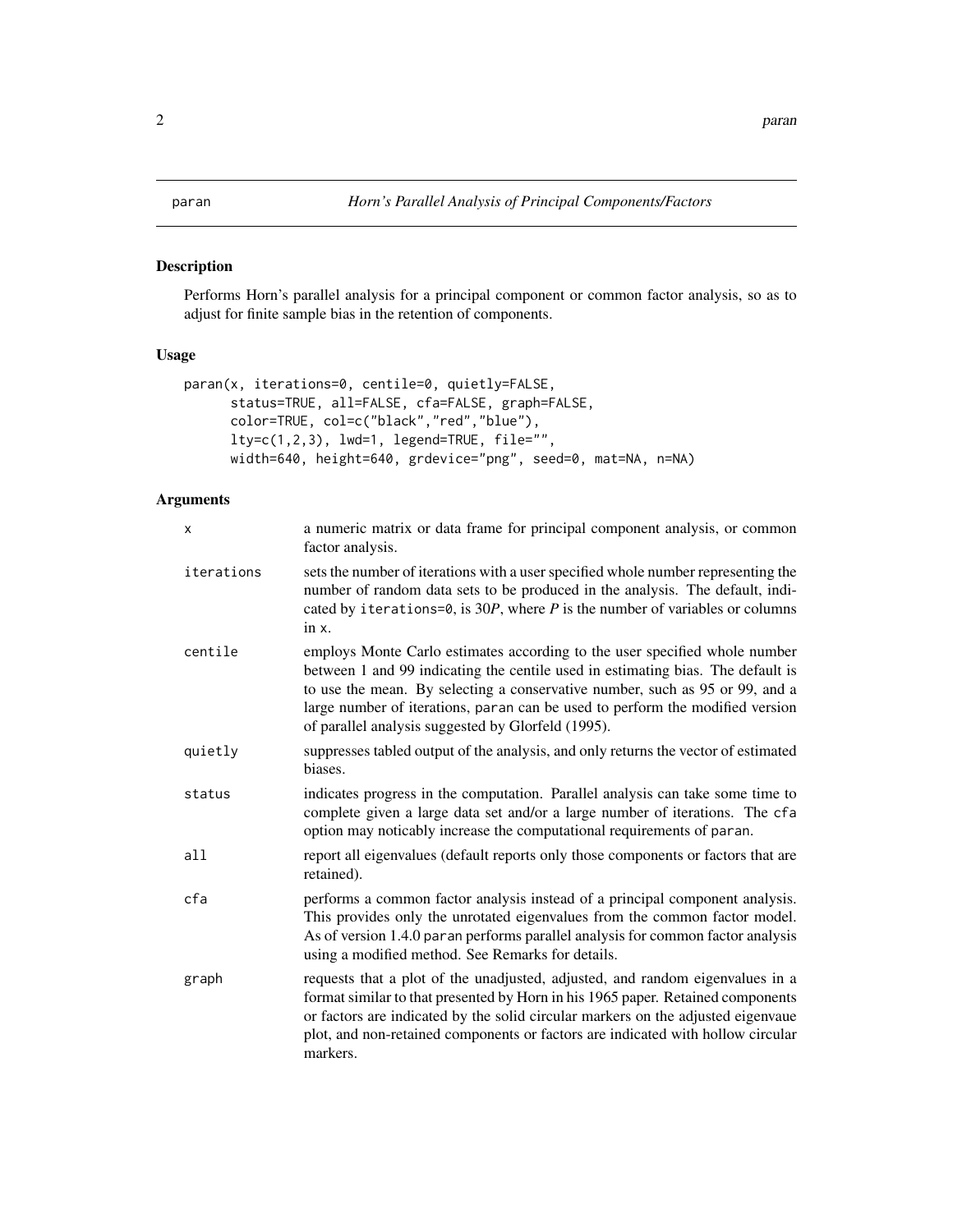#### <span id="page-2-0"></span>paran 3

| color    | renders the graph in color with unadjusted eigenvalues drawn in red, adjusted<br>eigenvalues drawn in black, and random eigenvalues drawn in blue if color=TRUE,<br>and all lines drawn solid. If color=FALSE, the graph is rendered in black and<br>white, and the line connecting the unadjusted eigenvalues is dashed, the line con-<br>necting the random eigenvalues is dotted, and the line connecting the adjusted<br>eigenvalues is solid. |
|----------|----------------------------------------------------------------------------------------------------------------------------------------------------------------------------------------------------------------------------------------------------------------------------------------------------------------------------------------------------------------------------------------------------------------------------------------------------|
| col      | sets the colors using a character vector with the color names of adjusted eigen-<br>values, unadjusted eigenvalues, and estimated random eigenvalues on the plot.<br>These settings are used, only if color=TRUE.                                                                                                                                                                                                                                  |
| $1$ ty   | sets the line type using an integer vector of the line type codes for adjusted<br>eigenvalues, unadjusted eigenvalues, and estimated random eigenvalues on the<br>plot. These settings are used only if color=FALSE.                                                                                                                                                                                                                               |
| lwd      | sets the line width. The default is 1wd=1.                                                                                                                                                                                                                                                                                                                                                                                                         |
| legend   | draws a legend in the upper right corner of the plot. The default is legend=TRUE.                                                                                                                                                                                                                                                                                                                                                                  |
| file     | the png file in which to save the graph output if the analysis is graphed and file<br>is given a character string representing a valid path. The default is not to save<br>the graph.                                                                                                                                                                                                                                                              |
| width    | the width in pixels of the png file. The default is width=640.                                                                                                                                                                                                                                                                                                                                                                                     |
| height   | the height in pixels of the png file. The default is height=640.                                                                                                                                                                                                                                                                                                                                                                                   |
| grdevice | specifies which graphic device to format the graph as, if the user has used the<br>file option. The default is grdevice=png.                                                                                                                                                                                                                                                                                                                       |
| seed     | specifies that the random number is to be seeded with the supplied integer. Each<br>random data set is seeded with the supplied value times the number of the it-<br>eration, so that entire parallel analyses may be exactly replicated, while each<br>simulated data set maintains a pseudorandom distinction from each of the oth-<br>ers. The default value of seed=0 tells paran to use R's default timer based seed<br>(see RNG).            |
| mat      | specifies that paran use the provided <i>correlation matrix</i> rather than supplying a<br>data matrix through x. The n argument must also be supplied when mat is used.                                                                                                                                                                                                                                                                           |
| n        | the number of observations. Required when the correlation matrix is supplied<br>with the mat option, rather than when the data matrix x is provided.                                                                                                                                                                                                                                                                                               |

#### Details

paran is an implementation of Horn's (1965) technique for evaluating the components or factors retained in a principle component analysis (PCA) or common factor analysis (FA). According to Horn, a common interpretation of non-correlated data is that they are perfectly non-colinear, and one would expect therefore to see eigenvalues equal to 1 in a PCA (or 0 in an FA) of such random data. However, Horn notes that multi-colinearity occurs due to "sampling error and least-squares bias," even in uncorrelated data, and therefore actual PCAs of random data will reveal eigenvalues of components greater than and less than 1, and FAs will reveal common factors greater than and less than 0. Horn's strategy is to contrast eigenvalues produced through a parallel PCA or FA on a number of random data sets (i.e. uncorrelated variables) with the same number of variables and observations as the experimental or observational dataset to produce eigenvalues for components or factors that are adjusted for the sample error-induced inflation. For PCA, values greater than 1 are retained in the adjustment given by: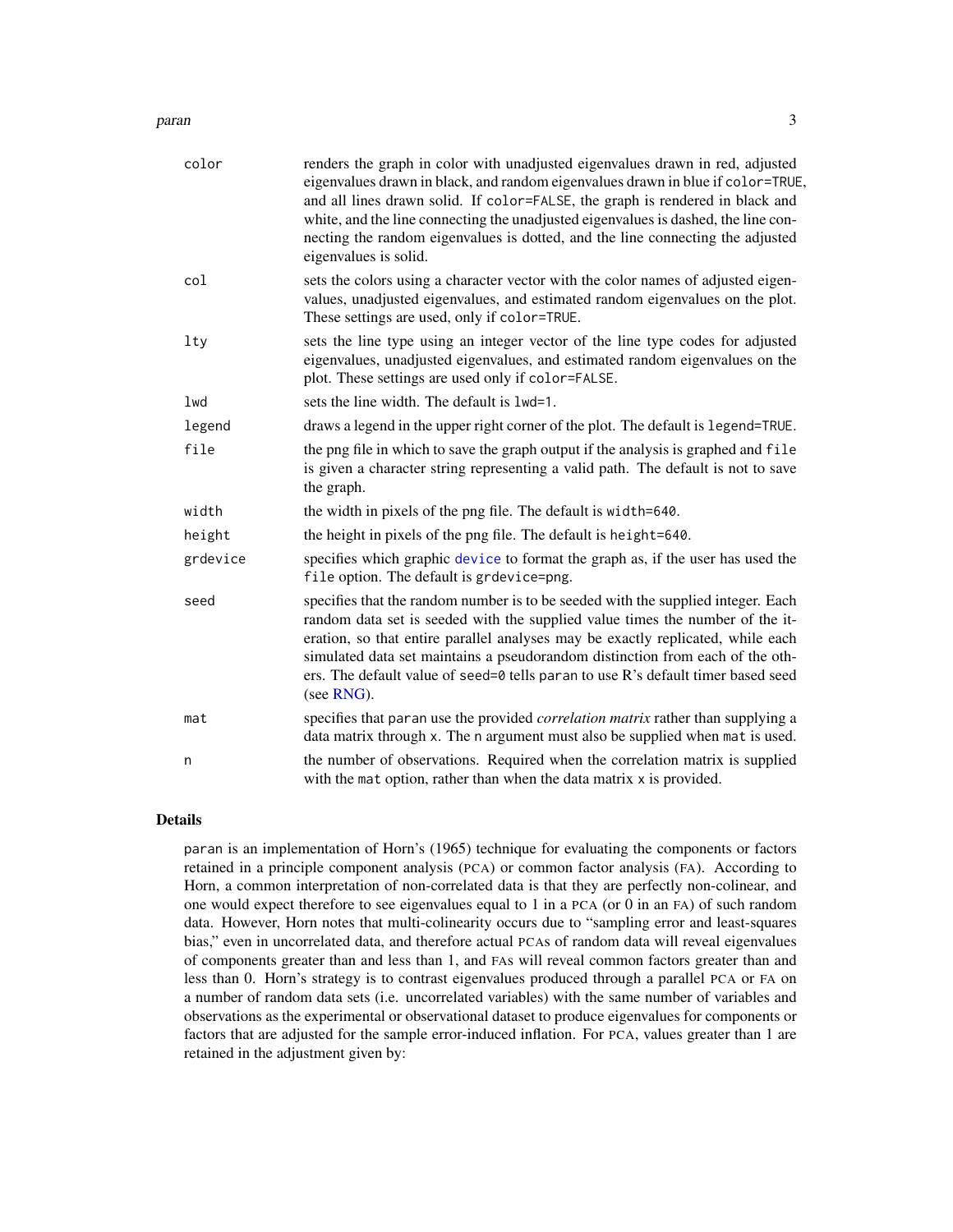$$
\lambda_p - (\bar{\lambda}_p^r - 1)
$$

and for FA, values greater than 0 are retained in the adjustment given by:

$$
\lambda_p-\bar{\lambda}_p^r
$$

where  $\lambda_p$  is the  $p^{\text{th}}$  eigenvalue of the observed data (for  $p = 1$  to P), and  $\bar{\lambda}_p^r$  is the corresponding mean eigenvalue of the iterations number of simulated random data sets.

paran performs a PCA or FA with no rotation and performs Horn's adjustment. The user may also specify how many times to make the contrast with a random dataset (default is 30 per variable). Values less than 1 will be ignored, and the default value assumed. Random datasets are generated using the rnorm() function. The program returns a vector of length *P* of the estimated bias for each eigenvector, where  $P =$  the number of variables in the analysis. By specifying a high centile users may employ paran to conduct parallel analysis following Glorfeld's suggestions to reduce the likelihood of over-retention. (Glorfeld, 1995)

#### Value

a list of objects relating to the parallel analysis:

```
Retained components/factors
```
a scalar integer representing the number of components/factors retained

Adjusted eigenvalues

a vector of the estimated eigenvalues adjusted for a finite sample size

#### Unadjusted eigenvalues

a vector of the eigenvalues of the observed data from either an unrotated principal component analysis or an unrotated common factor analysis

Random eigenvalues

a vector of the estimated (mean or centile) eigenvalues from iterations number of *N* by *P* random data sets

Bias a vector of the estimated bias of the unadjusted eigenvalues (i.e. the difference between the adjusted and unadjusted eigenvalues)

Simulated eigenvalues

an iterations by *P* matrix with each row containing the eigenvalues from an equivalent principal component or common factor analysis on an *N* by *P* data set of uncorrelated random data

#### Remarks

Hayton, et al. (2004) urge a parameterization of the random data to approximate the distribution of the observed data with respect to the middle ("mid-point") and the observed min and max. However, PCA as I understand it is insensitive to standardizing transformations of each variable, and any linear transformation of all variables, and produces the same eigenvalues used in component or factor retention decisions. This is born by the notable lack of difference between analyses conducted using the a variety of simulated distributional assumptions (Dinno, 2009). The central limit theorem would seem to make the selection of a distributional form for the random data moot with any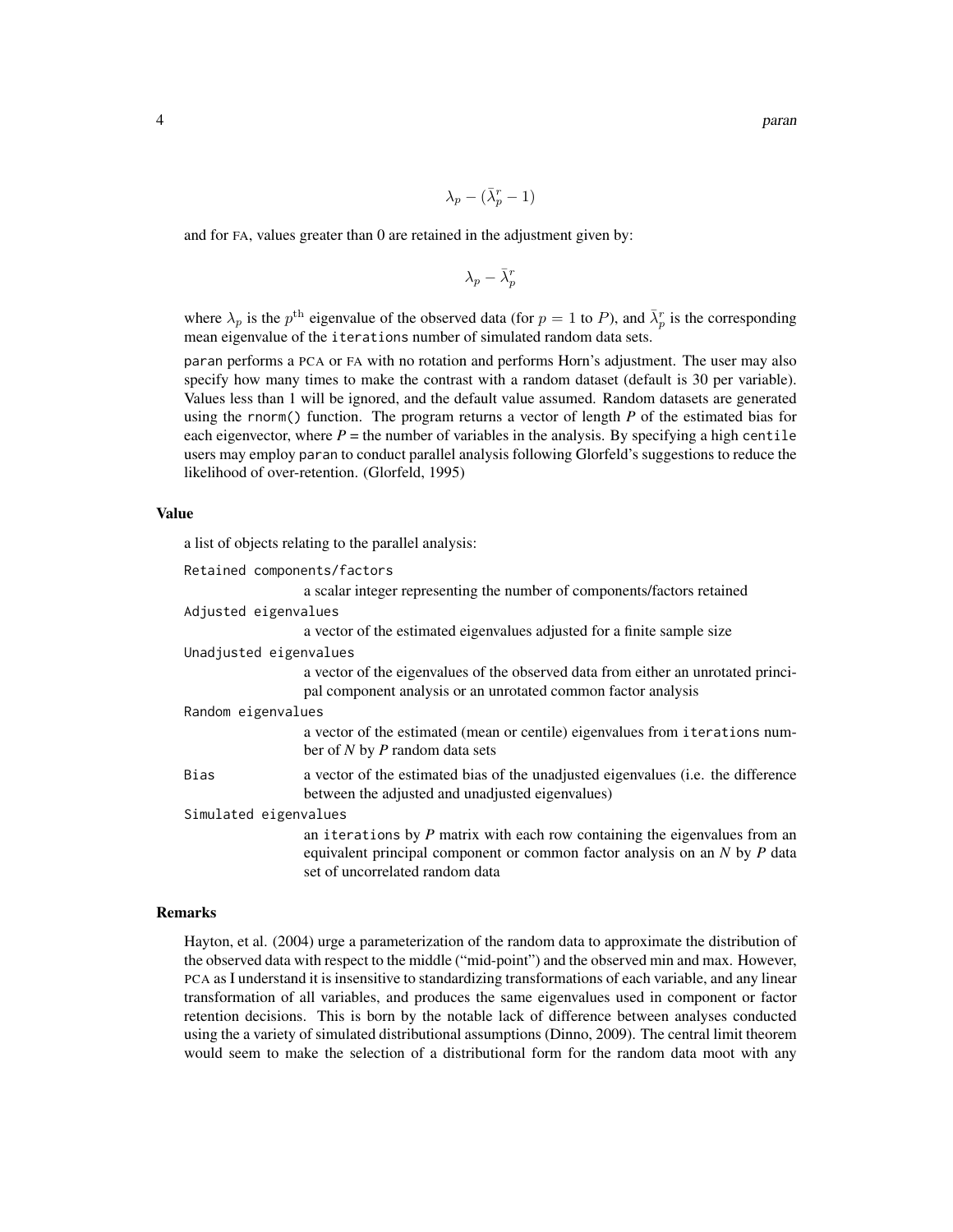#### paran 5

sizeable number of iterations. Former functionality implementing the recommendation by Hayton et al. (2004) has been removed, since parallel analysis is insensitive to it, and it only adds to the computation time required to conduct parallel analysis.

As of paran version 1.4.0 application of parallel analysis to common factor analysis has been revised. See the accompanying document [Gently Clarifying the Application of Horn's Parallel Anal](http://alexisdinno.com/Software/files/PA_for_PCA_vs_FA.pdf)[ysis to Principal Component Analysis Versus Factor Analysis.](http://alexisdinno.com/Software/files/PA_for_PCA_vs_FA.pdf)

#### Acknowledgement

A big thank you to Ulrich Keller of the University of Luxembourg for his thoughtful suggestions improving the interface for paran, especially the legend, and the invisibly() method for returning data, and seed option.

#### Author(s)

Alexis Dinno (alexis.dinno@pdx.edu)

#### References

Dinno A. 2009. [Exploring the Sensitivity of Horn's Parallel Analysis to the Distributional Form of](http://alexisdinno.com/personal/files/Dinno2009b.pdf) [Simulated Data.](http://alexisdinno.com/personal/files/Dinno2009b.pdf) *Multivariate Behavioral Research*. 44(3): 362–388

Glorfeld, L. W. 1995. An Improvement on Horn's Parallel Analysis Methodology for Selecting the Correct Number of Factors to Retain. *Educational and Psychological Measurement*. 55(3): 377–393

Hayton J. C., Allen D. G., and Scarpello V. 2004. Factor Retention Decisions in Exploratory Factor Analysis: A Tutorial on Parallel Analysis *Organizational Research Methods*. 7(2): 191–205

Horn J. L. 1965. A rationale and a test for the number of factors in factor analysis. *Psychometrika*. 30: 179–185

Zwick W. R., Velicer WF. 1986. Comparison of Five Rules for Determining the Number of Components to Retain. *Psychological Bulletin*. 99: 432–442

#### Examples

## perform a standard parallel analysis on the US Arrest data paran(USArrests, iterations=5000)

## a conservative analysis with different result! paran(USArrests, iterations=5000, centile=95)